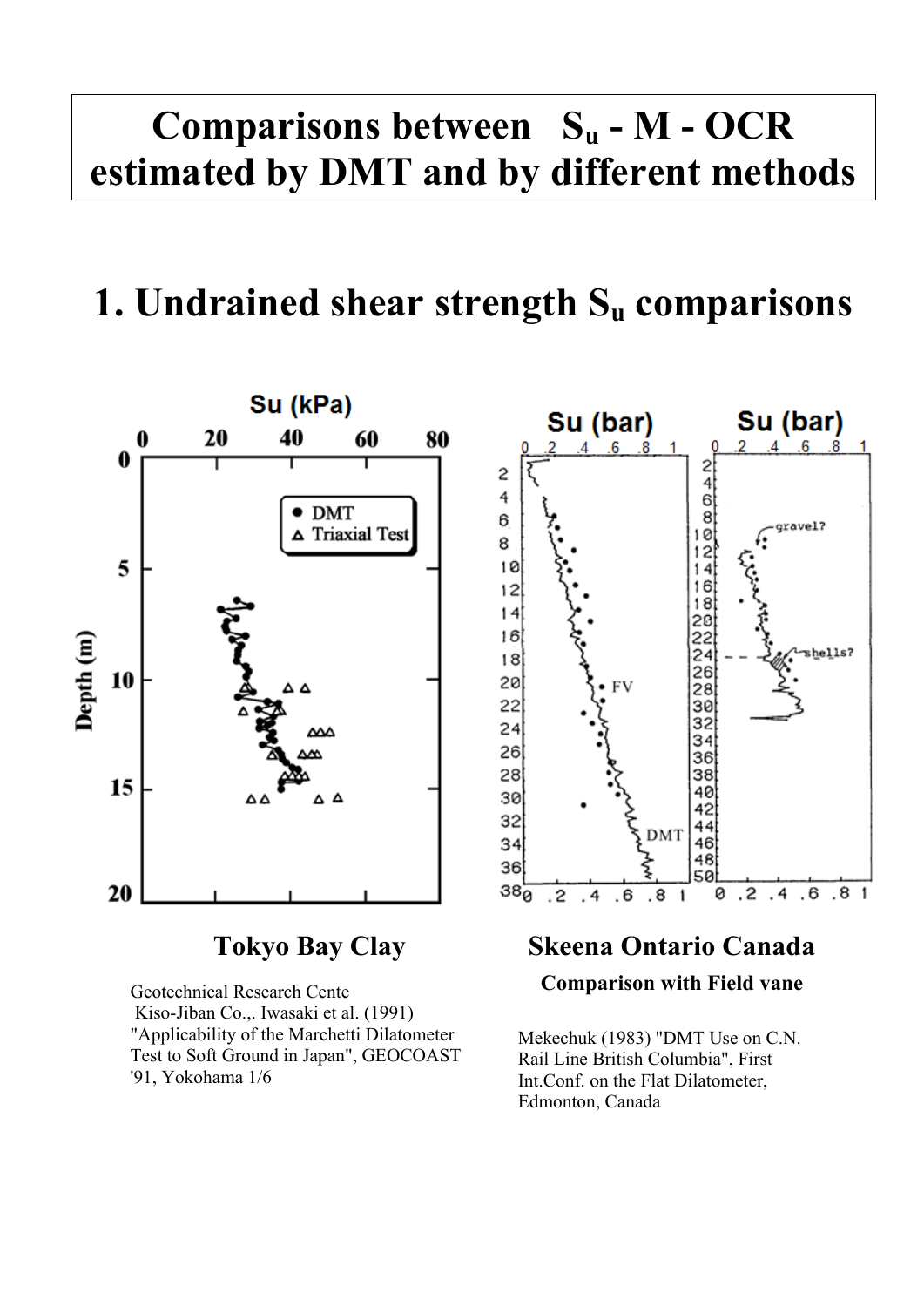

Nash et al., Géotechnique, June 1995, p. 173





A.G.I., 10th ECSMFE Firenze 1991, Vol. 1, p. 37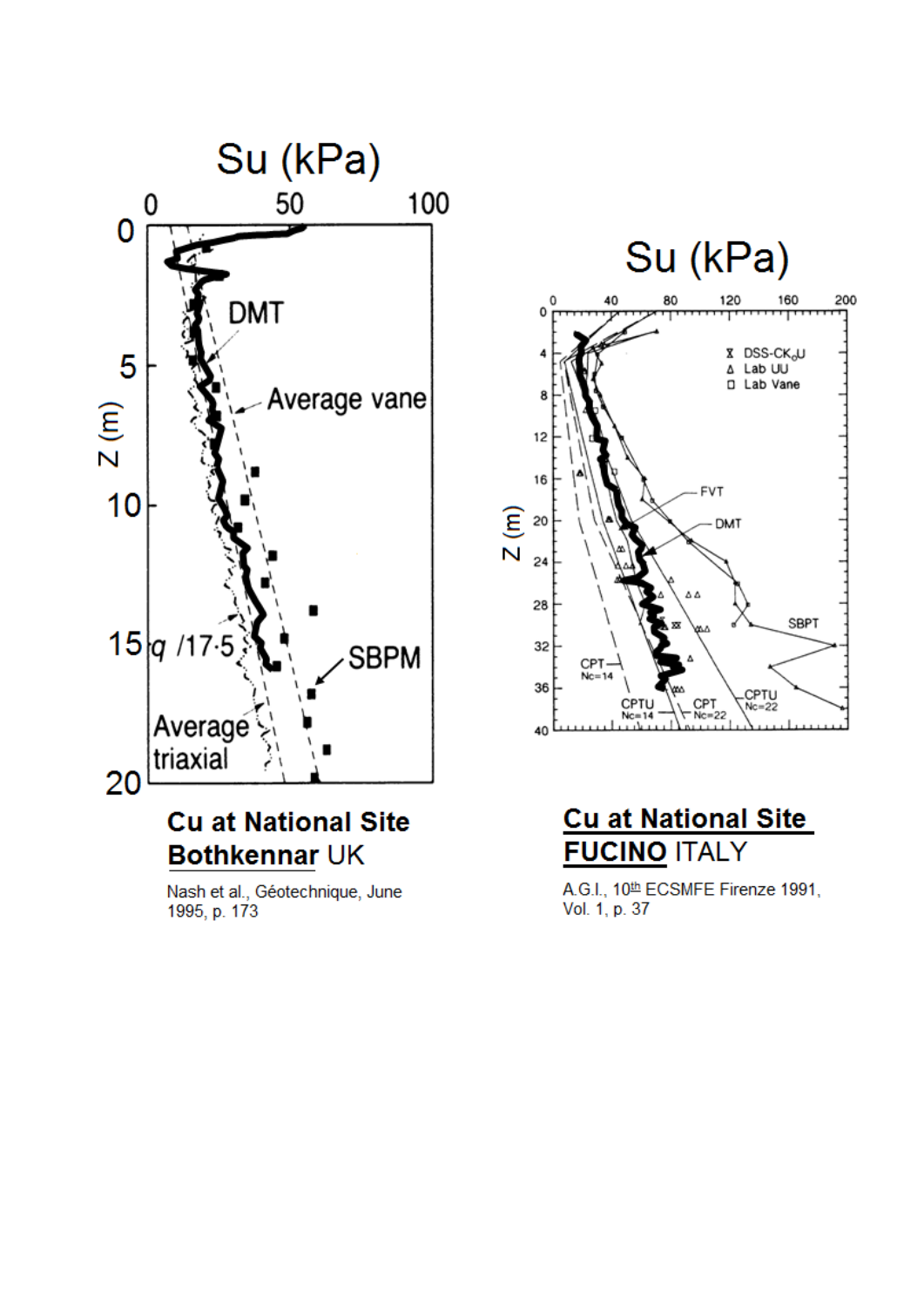## **Cu in 2 Malaysian Clays**

#### **Cu,DMT vs CuField Vane**



Wong, J.T.F. & Dobie, M.J.D. (1990). Marchetti Dilatometer: Interpretation in Malaysian Alluvial Clays. Seminar on Geotechn. Aspects of the North-South Expressway, 5-6th Nov, pp. 87-96.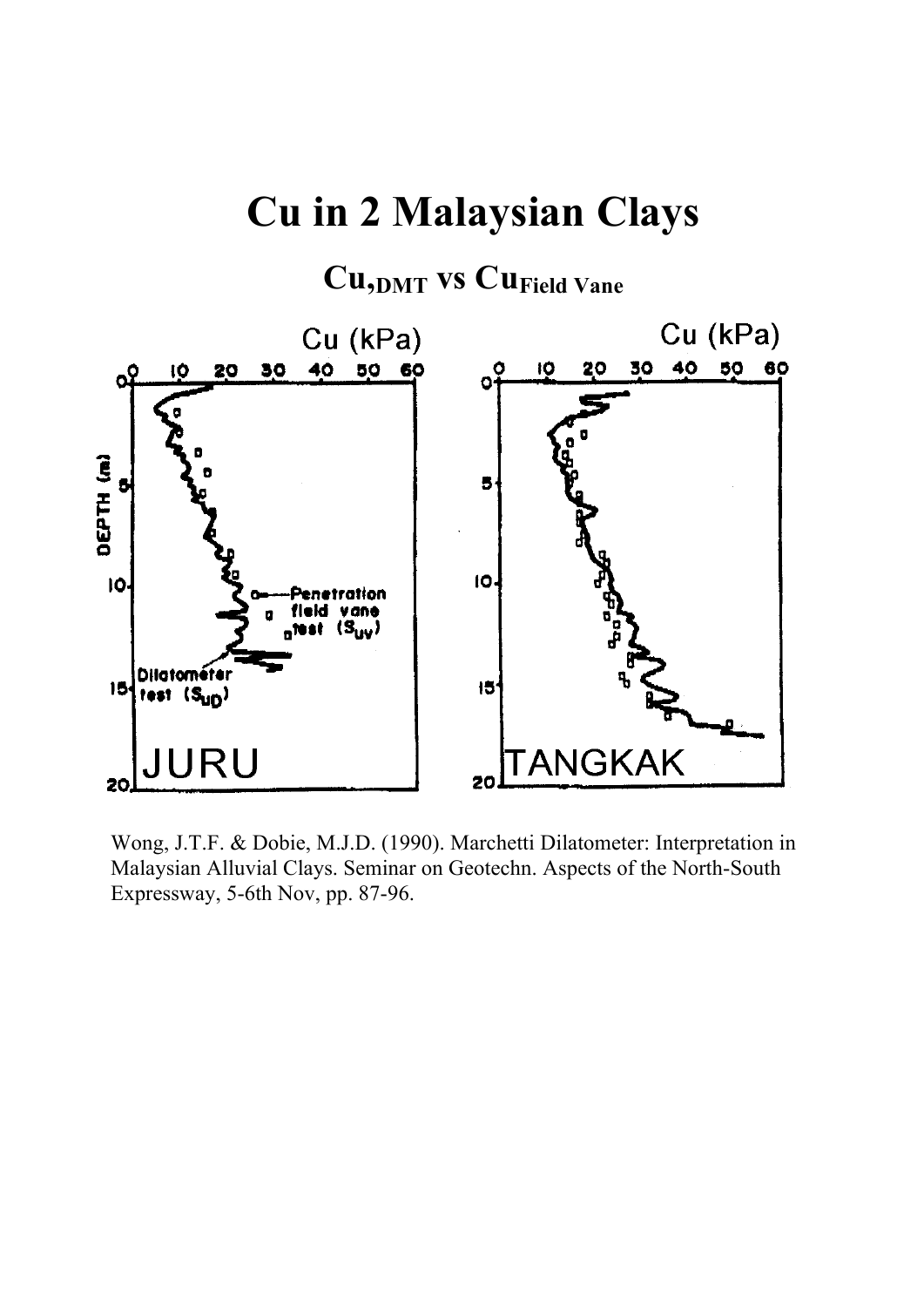# Cu in Recife Clay - Brazil **Univ. of Pernambuco Research Site 1**



#### Coutinho et al., Atlanta ISC 1999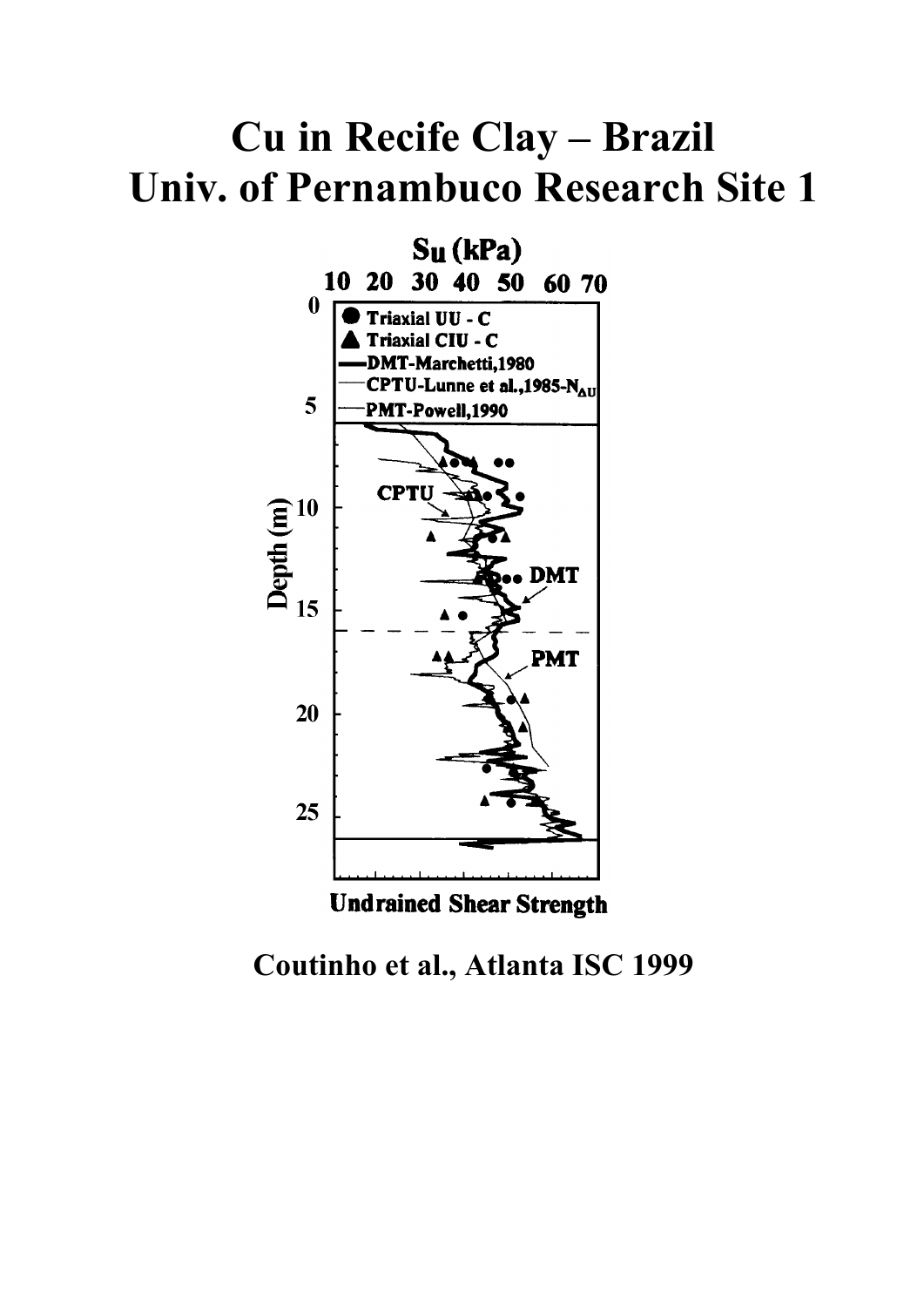### **2. OCR comparisons**



Comparisons between OCR predicted by DMT-Kd and OCR predicted by other methods in clay. (a) Experimental (Marchetti 1980 and Kamei and Iwasaki 1995) (b) Theoretical by Finno (1993) (c) Theoretical by Yu (2004).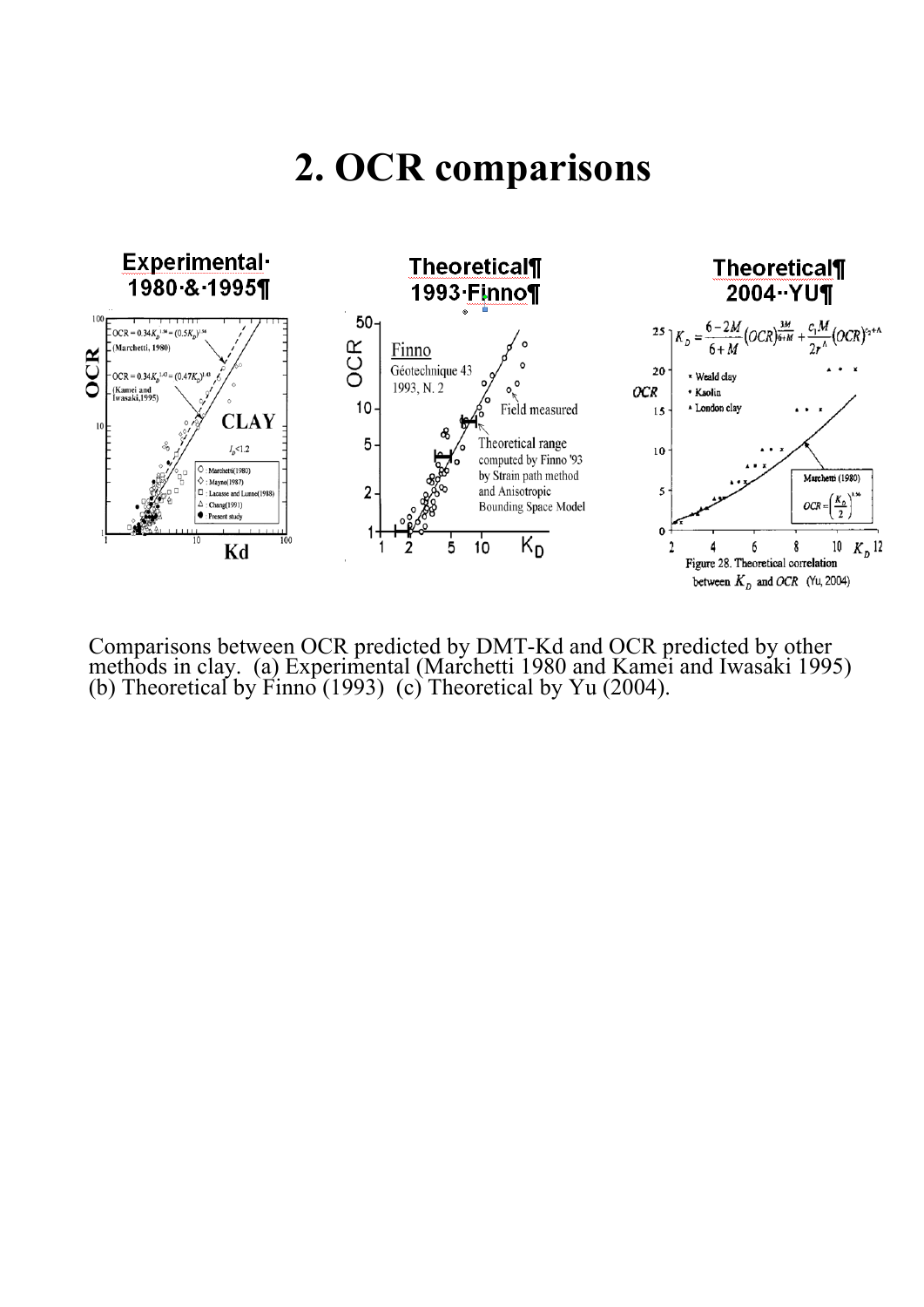#### **3. MODULI and SETTLEMENTS by DMT**

# **M in ONSOY Clay (NORWAY)**



#### **Norwegian Geotechnical Institute (1986).**

"In Situ Site Investigation Techniques and interpretation for offshore practice" Report 40019-28 by S. Lacasse, Fig. 16a, 8 Sept 86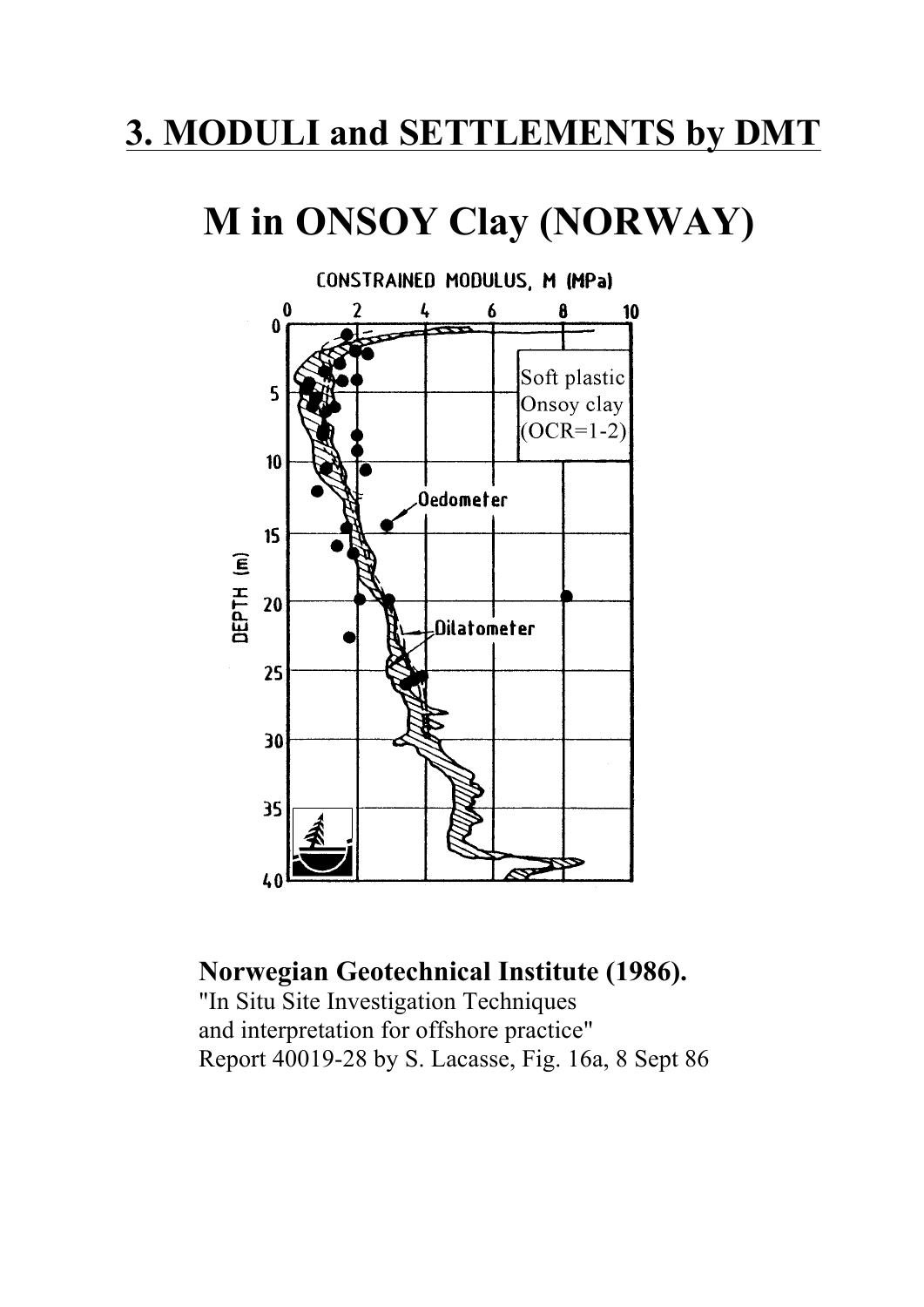## **M in Tokyo Bay Clay**

#### **Geotechnical Research Center Kiso-Jiban Consultants Co., Tokyo**



Iwasaki, K Tsuchiya H., Sakai Y., Yamamoto Y. (1991) "Applicability of the Marchetti Dilatometer Test to Soft Ground in Japan", GEOCOAST '91, Sept. 1991, Yokohama 1/6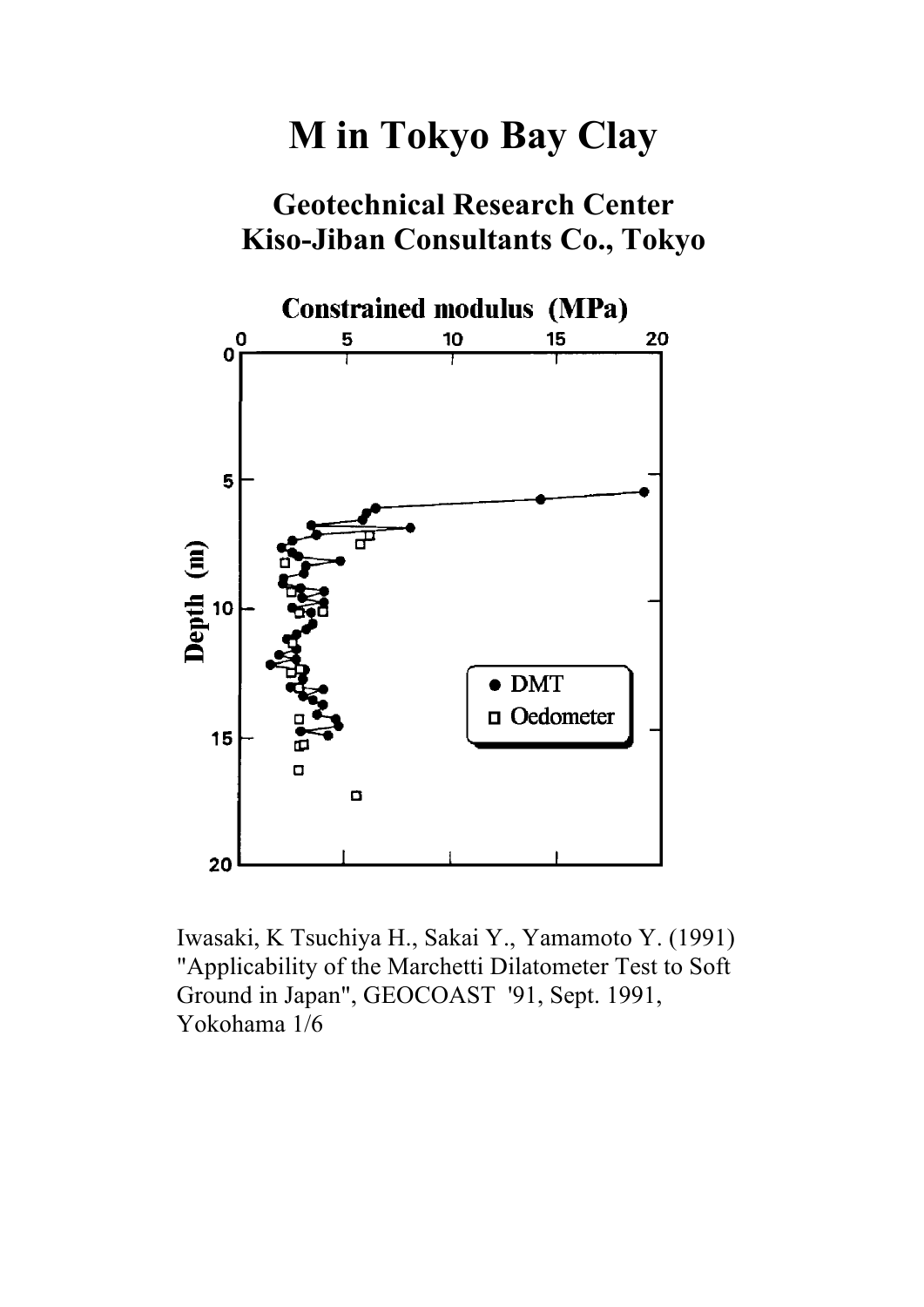

**M in Sites in Virginia, U.S.A.**

**Failmezger, 1999**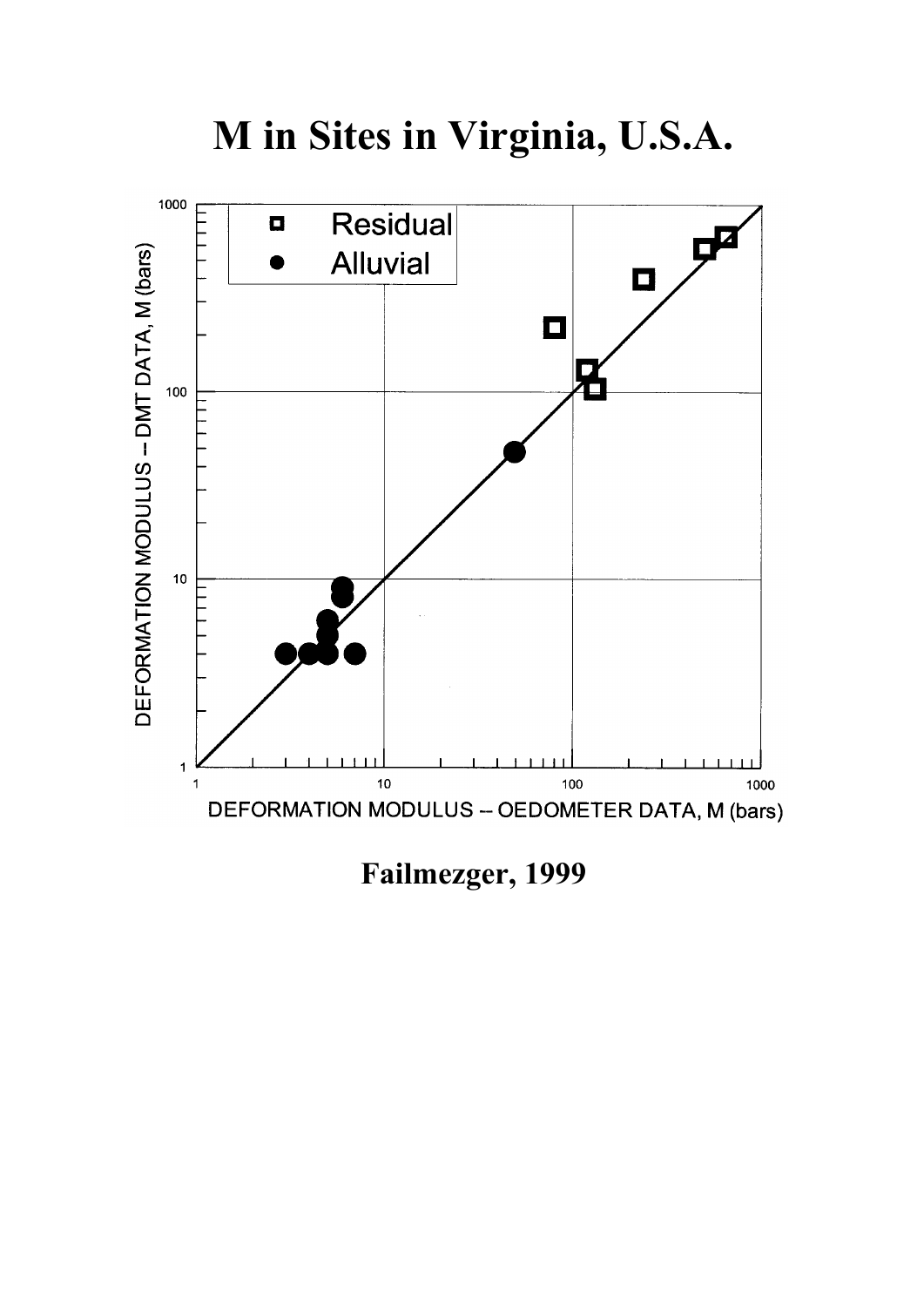**M** in Bangkok Clay



Seah and Rasheed - unpublished results